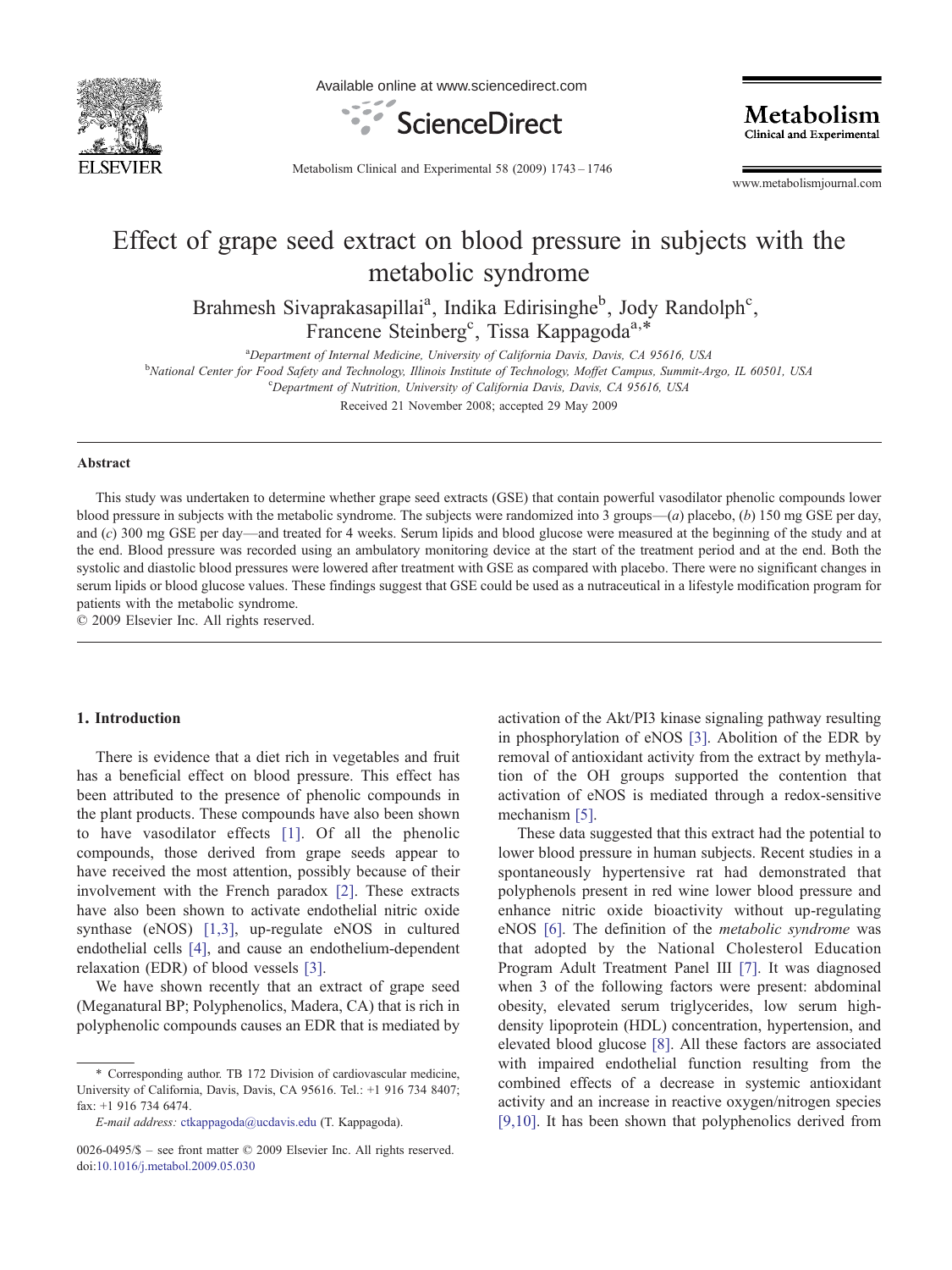grapes increase the antioxidant levels and improve the endothelial function [\[6,11\]](#page-3-0). Therefore, the investigation reported here was undertaken to examine the effect of this extract on blood pressure in subjects with the metabolic syndrome as proof of this concept. The study was a placebo-controlled double-blind trial.

#### 2. Materials and methods

The study was approved by the Institutional Review Board of the University of California, Davis. The study was conducted on a sample of 27 adults (age, 25-80 years) with the metabolic syndrome [\[8\].](#page-3-0) The exclusion criteria were as follows: smokers (abstinence for  $\leq 1$  year); clinical evidence of coronary artery, pulmonary, gastrointestinal, or renal disease; and consumption of prescription medications and vitamin preparations.

After initial screening, the subjects were randomized into 3 groups to receive a placebo, 300 mg/d of grape seed extract (GSE), or 150 mg of GSE (Meganatural BP). The phenol content of this extract is 94%. A detailed analysis of the extract is archived at a previous publication [\[3\].](#page-3-0) Before starting treatment, they were fitted with an ambulatory blood pressure measurement device that recorded the daytime blood pressure at intervals of 1 hour over a 12-hour period (Model SE-25S; Sein Electronics, Koyang, South Korea). This system has been evaluated using a protocol approved by the British Hypertension Society [\(www.tiba.medical.com\)](http://www.tiba.medical.com).

The subjects were advised to maintain their usual level of activity and diet. The latter was monitored by examining a 4 day food diary that was completed at the start and at the end of the study. After 4 weeks, a final 12-hour daytime ambulatory blood pressure was recorded. Fasting blood samples were collected for the following measurements at the start of the study and at the end: hemoglobin, white cell count with differential, serum lipids, chemistry panel including a serum glucose, insulin, and oxidized low-density lipoprotein (Ox-LDL). Additional samples were obtained from 5 subjects in the placebo group and in the group that received 300 mg/d for measurement of plasma catechin concentrations. These samples were obtained immediately before and 90 minutes after ingestion of a capsule.

Table 1 Baseline parameters in the 27 subjects

| Parameters                  | Placebo<br>group | $150$ -mg/d<br>group | $300$ -mg/d<br>group | Significance |
|-----------------------------|------------------|----------------------|----------------------|--------------|
| Age $(y)$                   | $46 \pm 3$       | $45 \pm 3$           | $47 \pm 4$           | NS           |
| Male/female                 | 3/6              | 4/5                  | 4/5                  | <b>NS</b>    |
| Waist<br>circumference (in) | $43 \pm 1.8$     | $44 \pm 1.7$         | $42 \pm 18$          | <b>NS</b>    |
| BMI $(kg/m2)$               | $36 \pm 2.4$     | $36 \pm 14$          | $37 \pm 2.1$         | NS           |
| Glucose $(mg/dL)$           | $98 \pm 5.9$     | $101 \pm 11$         | $105 \pm 10$         | <b>NS</b>    |
| Insulin $(\mu U/L)$         | $25 \pm 4$       | $26 \pm 5$           | $30 \pm 4$           | <b>NS</b>    |
| $Ox-LDL$ (U/L)              | $58 \pm 4$       | $60 \pm 6$           | $62 \pm 7$           | <b>NS</b>    |

NS indicates not significant; BMI, body mass index.

| Table 2 |                                                               |  |
|---------|---------------------------------------------------------------|--|
|         | Initial and final blood pressures (in millimeters of mercury) |  |

|              | Placebo                |            | GSE $(150 \text{ mg/d})$ |                                                          | GSE $(300 \text{ mg/d})$ |            |
|--------------|------------------------|------------|--------------------------|----------------------------------------------------------|--------------------------|------------|
|              |                        |            |                          | Systolic Diastolic Systolic Diastolic Systolic Diastolic |                          |            |
| <b>Start</b> | $123 \pm 4$            | $74 \pm 4$ | $134 \pm 5$ $83 \pm 3$   |                                                          | $127 \pm 4$              | $78 \pm 3$ |
| 4 wk         | $121 \pm 4$ $70 \pm 4$ |            | $123 \pm 4$ $77 \pm 2$   |                                                          | $116 \pm 3$ $71 \pm 3$   |            |
| $\mathbf n$  | 9                      |            | 9                        |                                                          | 9                        |            |
| $P^{\rm a}$  | .2                     | $\cdot$ 1  | .003                     | .01                                                      | .007                     | .007       |
| Power        | NS                     | NS.        | > 0.8                    | 0.8                                                      | b                        | >0.8       |

<sup>a</sup> Comparisons between initial and final blood pressures. <sup>b</sup> Signed rank test.

The Ox-LDL concentration in plasma was measured using an mAb-4E6–based enzyme-linked immunosorbent assay (Mercodia, Uppsala, Sweden). Plasma insulin concentrations were measured using human-specific radioimmunoassay (Millipore, Billerica, MA). The plasma catechin concentrations were measured using a high-performance liquid chromatography technique [\[12\]](#page-3-0) ("Acknowledgment").

#### 2.1. Statistical analysis

The primary end points were the mean daytime systolic and diastolic blood pressures. Secondary end points were the changes in serum lipids and Ox-LDL. Baseline values in the 3 groups were compared using a 1-way analysis of variance (ANOVA). The changes in blood pressure in the subjects in the 3 groups were also compared using a 1-way ANOVA. A 2-way ANOVA was used to compare the blood pressures at the start of the study and at the end to demonstrate a time effect.

## 3. Results

Twenty-seven subjects who met the criteria for the metabolic syndrome were randomized. The baseline clinical data are given in Table 1. There were no significant differences in baseline parameters in the subjects assigned to the 3 groups (ANOVA,  $P > .05$ ).

At the end of 4 weeks, both systolic and diastolic blood pressures decreased in the groups that received GSE, whereas the group that received the placebo showed no effect (2-way ANOVA,  $P < .05$ ). The changes in blood pressure in the 3 groups were also analyzed, and it was found that the effect of the placebo was significantly different from the effects of the 2 doses of GSE (ANOVA,  $P < .05$ ). The effects of 150- and 300-mg/d doses were similar. The findings on blood pressure are summarized in Table 2 and [Fig. 1.](#page-2-0) There were no significant changes in heart rate in the 3 groups.

There were no changes in the serum total, LDL, and HDL cholesterol values in 3 groups [\(Table 3](#page-2-0)). We observed decreased levels of Ox-LDL in the groups that consumed 150 and 300 mg/d of GSE, but these differences were not significant compared with the placebo group. However, the change in Ox-LDL appeared to be inversely related to the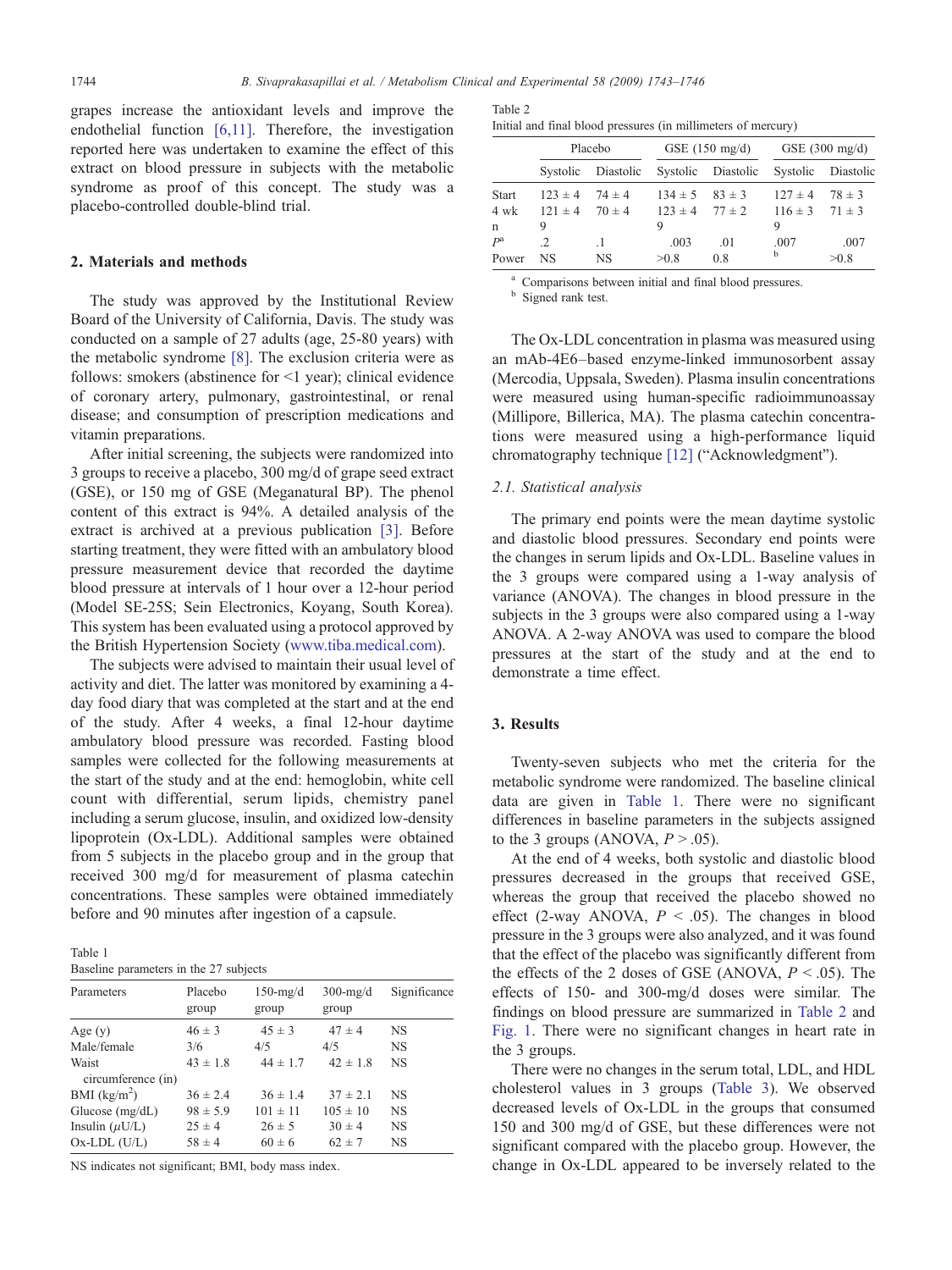<span id="page-2-0"></span>

Fig. 1. Changes in blood pressure after administration of GSE for 4 weeks. Changes in systolic and diastolic blood pressure after 1 month of treatment. *\*\**Significantly different from corresponding placebo value ( $P < .01$ ). Bars represent mean changes in the blood pressure ± SEM.

baseline (initial) concentration before starting treatment. This relationship was statistically significant in the group given 300 mg of GSE per day ( $P < .05$ ) (Fig. 2).

The serum sodium, potassium, bicarbonate, creatinine, and blood urea nitrogen were also measured and were unchanged during the study. There were also no changes in the complete blood counts.

In 5 subjects who received the placebo capsules, there was no increase in total plasma catechin concentrations after 90 minutes (2.2  $\pm$  3 vs 3.2  $\pm$  3 ng/L, P = .7, paired t test). The corresponding values in the subjects who received 300 mg of the extract were  $2.0 \pm 4$  and  $22.0 \pm 22.8$  ng/L, respectively. This increase was significant ( $P = .032$ , Whitney-Mann).

#### 4. Discussion

Table 3

Changes in serum lipids

The findings of this randomized controlled trial indicate that GSE when administered at a dose of either 300 or 150 mg/d reduced both systolic and diastolic blood pressures



Fig. 2. Change in Ox-LDL levels plotted against the baseline Ox-LDL levels in plasma. Administration of GSE appeared to reduce the concentration of Ox-LDL in plasma in subjects with metabolic syndrome. This effect was particularly evident in those who received 300 mg/d of GSE. There was a significant positive correlation between the change in the concentration of Ox-LDL and the baseline Ox-LDL levels ( $n = 9, P < .05$ ).

in subjects with the metabolic syndrome as defined by the National Cholesterol Education Program Adult Treatment Panel III. All the blood pressures were obtained using ambulatory devices over 12-hour periods as opposed to a single clinic blood pressure measurement. These findings are consistent with several related observations.

We have demonstrated previously that the GSE used in the present study caused an EDR in the rabbit aorta [\[3\]](#page-3-0). It was shown also that, in human umbilical vein endothelial cells, eNOS was activated by GSE via the PI3 kinase/Akt pathway [\[3\].](#page-3-0) Wallerath et al [\[4\]](#page-3-0) observed that GSE upregulated eNOS in human umbilical vein endothelial cells. Based on these findings, it is suggested that the lowering of blood pressure in human subjects with metabolic syndrome after administration of the GSE is mediated by an eNOSassociated mechanism.

Grape seed extract used in the current study is known to have high content of polyphenolic compounds (94%). It is made up principally of catechin units and has an average polymerization of 2.4. The other unusual feature of this extract is the absence of terminal gallate units (see archived information in Edirisinghe et al [\[3\]\)](#page-3-0). The present study has

|                           | Placebo        |              | $150 \text{ mg/d}$ |              | $300 \text{ mg/d}$ |              |
|---------------------------|----------------|--------------|--------------------|--------------|--------------------|--------------|
|                           | Initial levels | After 1 mo   | Initial levels     | After 1 mo   | Initial levels     | After 1 mo   |
| Total cholesterol (mg/dL) | $199 \pm 12$   | $197 \pm 11$ | $216 \pm 9$        | $209 \pm 10$ | $194 \pm 18$       | $196 \pm 15$ |
| HDL cholesterol (mg/dL)   | $51 \pm 2$     | $49 \pm 3$   | $51 \pm 4$         | $48 \pm 4$   | $44 \pm 3$         | $45 \pm 3$   |
| LDL cholesterol (mg/dL)   | $125 \pm 10$   | $124 \pm 9$  | $147 \pm 5$        | $135 \pm 10$ | $126 \pm 15$       | $128 \pm 14$ |
| Triglycerides (mg/dL)     | $179 \pm 21$   | $183 \pm 19$ | $176 \pm 15$       | $178 \pm 15$ | $178 \pm 18$       | $176 \pm 15$ |
| $Ox$ -LDL $(U/L)$         | $58 \pm 4$     | $60 \pm 4$   | $60 \pm 6$         | $57 + 7$     | $62 \pm 7$         | $58 \pm 8$   |

There is no significant difference before and after GSE treatments.